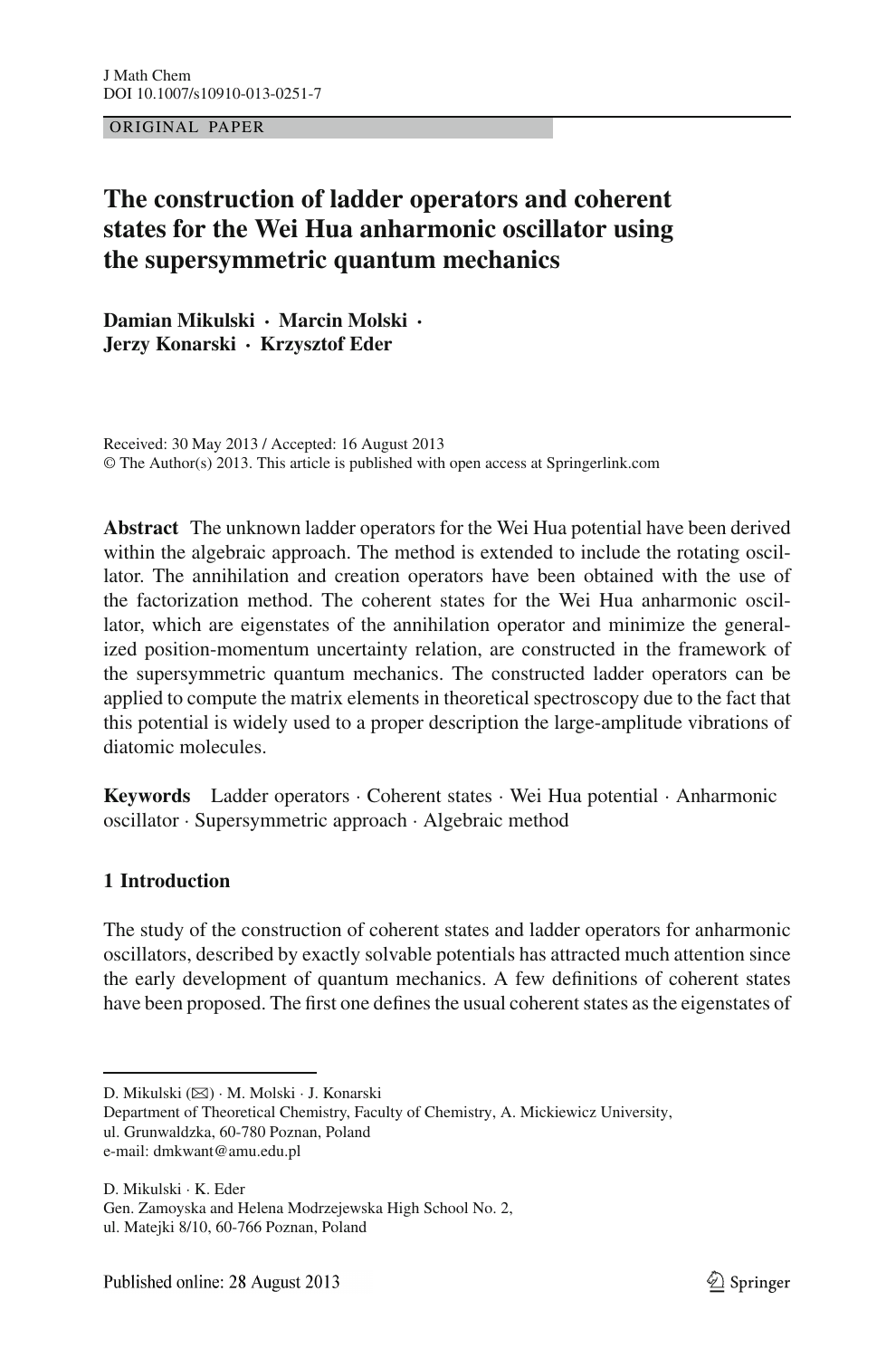annihilation operator for a given quantum system. The second definition of coherent states assumes the existence of a unitary displacement operator, whose action on the ground states gives the coherent states. Moreover, coherent states minimize the generalized position-momentum uncertainty relation. It should be pointed out that the latter definition relies on the form of the displacement operator, which is specific to a harmonic oscillator [\[1\]](#page-11-0), hence in this case mainly approximated coherent states can be derived using, for example, Nieto and Simmons [\[2\]](#page-11-1) or Kais and Levine [\[3](#page-11-2)[–5\]](#page-11-3) procedures. Also coherent states make a set of elements of a Hilbert space. All coherent states have two important properties. Firstly, they satisfy the continuity condition and resolution of identity. Secondly, they are not orthogonal to each other and are stable in time.

Note that, the ladder operators can be derived using the algebraic or supersymmetric approaches [\[6](#page-11-4)[–9\]](#page-11-5) which have been successfully applied to the Morse, Pöschl-Teller, radial harmonic and other oscillators [\[10](#page-11-6)[–15\]](#page-11-7). Recently, Dong et al. have derived the raising and lowering operators for the Morse [\[16](#page-11-8)] and Pöschl-Teller potentials [\[17\]](#page-11-9) employing some properties of the associated Laguerre and Legandre polynomials. These operators satisfy the commutation relation for the  $SU(2)$  group. The Morse potential and other ones have been studied both in terms of  $SO(2,1)$  and  $SU(2)$  Lie groups. In the SO(2,1) algebra the Morse Hamiltonian has been associated with the Casmir operator [\[18\]](#page-11-10). Also Avram and Drăgănescu [\[19](#page-11-11)] have obtained the ladder operators for the Morse potential, by making use of the properties of the confluent hypergeometric function in the recurrent form.

Recently, the coherent states have become a very useful tool in many fields of theoretical and experimental physics. These states have been constructed for various anharmonic oscillators, particularly for the Morse potential [\[4](#page-11-12)[,5](#page-11-3)[,16](#page-11-8),[20](#page-11-13)[–23](#page-11-14)]. Perelomov [\[24](#page-11-15)] has been the first to discover the coherent states for quantum systems with the Lie group symmetry. Dong [\[25](#page-11-16)] has obtained coherent states for the Morse potential based on the SU(2) Lie algebra. Nieto and Simmons [\[26\]](#page-11-17) presented a new method for the construction of the coherent states for arbitrary oscillators based on the classical equation of motion and applied it to the Morse oscillator. Also Benedict and Molnar [\[23\]](#page-11-14) have presented an algebraic method employing the supersymmetric ladder operators and shape invariance method to the construction of the coherent states for the one-dimensional Morse oscillator. Moreover, they have determined the unitary displacement operator, which generates coherent states from the ground states and have constructed a new basis for the quantum systems of the Morse potential with the help of the shape invariant Lie algebra spanned by the supersymmetric ladder operators.

Gazeau and Klauder [\[27](#page-11-18),[28](#page-11-19)] initiated some years ago a study of coherent states for arbitrary quantum system with the discrete energy spectrum. These states are defined as eigenstates of the lowering operator of the system under consideration and are generalizations of the Barut and Girardello coherent states [\[29\]](#page-11-20). Crawford [\[30](#page-11-21)] has extended this formalism to include nondegenerated energy states. This approach has been used for the hydrogen atom. The application of the Gazau-Klauder coherent states has been developed by Antoine et al. for the Pöschl-Teller potential [\[31\]](#page-11-22). Also Roy and Roy [\[32\]](#page-11-23) have constructed and examined the properties of these states for the Morse potential. Recently, Molski [\[33](#page-11-24)] has developed a new procedure for the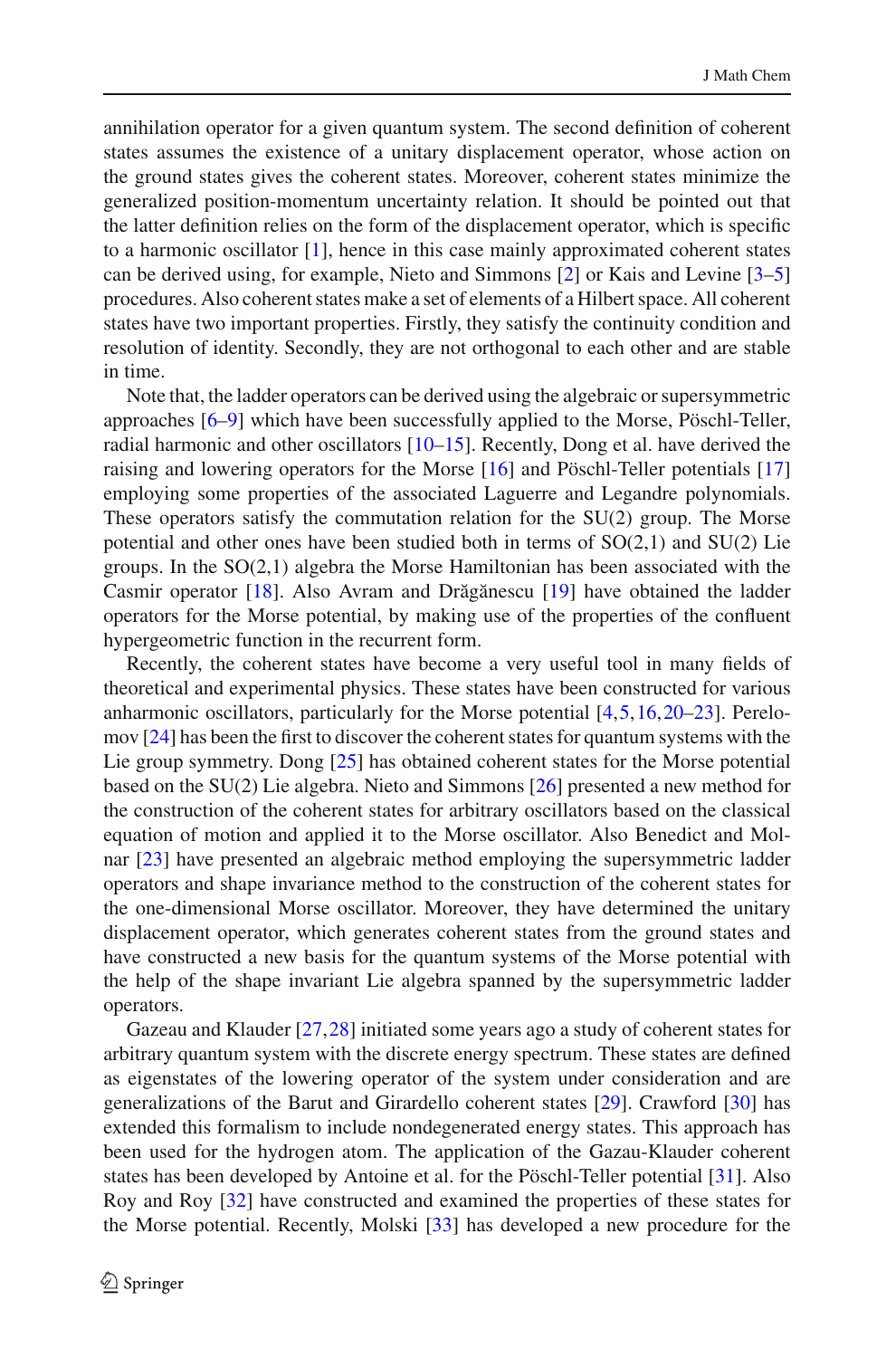construction of minimum uncertainty coherent states of anharmonic oscillators. This method has been adopted to the Wei Hua potential, Morse potential and Kratzer-Fues oscillator.

Molecular vibrational-rotational spectroscopy is usually known as important part of molecular physics and quantum chemistry. In real molecules the vibrations are strictly anharmonic, so if for these potentials the Schrödinger equation can be exactly solved, they may provide more suitable models for more reliable description of vibrations in diatomic molecules. One of the most important potentials in the quantum chemistry is the Wei Hua anharmonic oscillator which takes twell known form  $[34]$ 

$$
V(r) = D_e \left( \frac{1 - \exp(-b(r - r_e))}{1 - c \exp(-b(r - r_e))} \right)^2,
$$
\n(1)

<span id="page-2-0"></span>in which  $D_e$  denotes the dissociation energy of the molecular system, whereas  $r_e$  is the equilibrium internuclear separation,  $b = a(1 - c)$  and  $-1 < c < 1$ . The parameter a is the range factor in the Morse potential. The parameter c is adjustable and minimizes the absolute deviations. The four-parameter Wei Hua oscillator is introduced for description of bond-stretching vibrations of diatomic molecules. Thus, this potential is a realistic zero order model useful for description of anharmonic vibrations in diatomic molecules. Moreover, this oscillator is a special case of the Morse potential, which is widely used in theoretical spectroscopy. This potential has the following, remarkable properties: (i) it correctly behaves for united-atom and dissociation limits, (ii) it takes into account the quasiharmonic behavior of the oscillator in the vicinity of the potential minimum, (iii) the Schrödinger equation with this potential can be exactly solved, (iv) it includes the ability of the molecules to undergo dissociation at high excitation energy, (v) absolute deviations of the Hua-Wei potential are much less than that of the Morse potential for most states. Although potential (1) provides only a crude approximation to the true molecular potential, it has many valuable advantages which make it a powerful tool for investigation of the rotation-vibrational diatomic systems. In particular, it allows the system to dissociate, which is forbidden for a harmonic oscillator and the rotation-vibrational Schrödinger equation can be exactly solved.

The first objective of the present work is to construct the ladder operators and minimum-uncertainty coherent states for the Wei Hua oscillator and generalize the approach to include the rotating oscillator. In our study we apply the Dong et al.  $[17]$  $[17]$  method, whereas in comparison with the study by Molski  $[33]$  in this work we have applied the standard quantum version of SUSY (so-called SUSYQM) to derive the coherent states. The work is organized as follows. In the second section based on the Dong et al. method [\[17\]](#page-11-9) we derive ladder operators from the analytical wave functions of the Wei Hua oscillator. In the third section, this method is extended to include the rotating oscillator with nonzero angular momentum. In the fourth section the coherent states of the Wei Hua potential with zero angular momentum have been obtained. The matrix elements have been calculated with the use of these coherent states.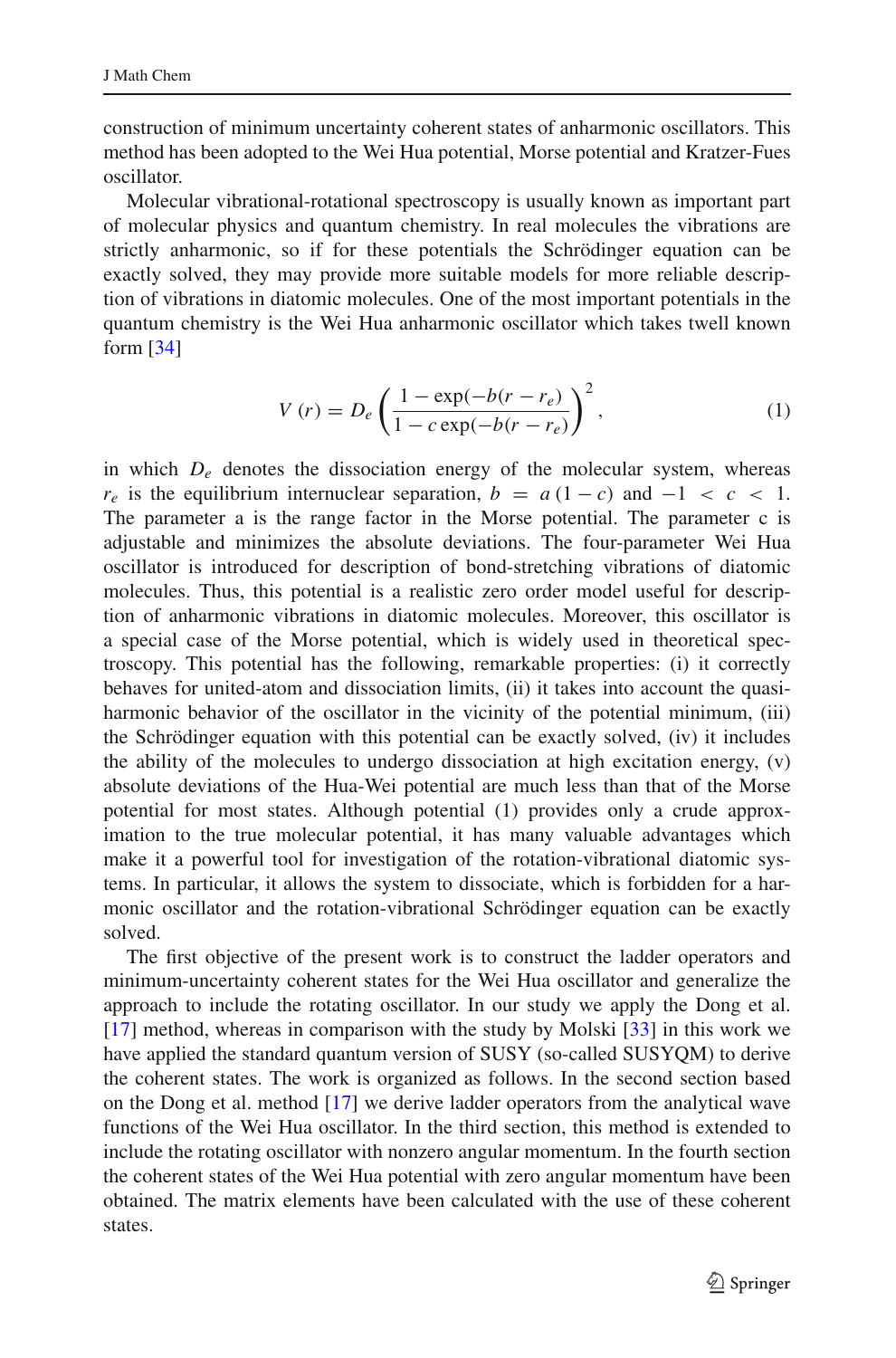## **2 The ladder operators for the Wei Hua oscillator with zero total angular momentum**

In order to construct the ladder operators for the Wei Hua quantum oscillator we employ the algebraic method. The starting point in this approach is the vibrational Schrödinger equation with the Wei Hua potential [\(1\)](#page-2-0)

$$
\left(-\frac{\hbar^2}{2\mu}\frac{d^2}{dr^2} + V(r) - E_v\right)\Psi(r)_v = 0.
$$
 (2)

<span id="page-3-0"></span>By change of coordinate as  $x = c \exp[-b(r - r_e)]$  we rewrite Eq. [\(2\)](#page-3-0) in the secondorder homogonous linear differential equation [\[34\]](#page-11-25)

$$
\left[\frac{d^2}{dx^2} + \frac{1}{x}\frac{d}{dx} - \frac{t^2(1 - Qx)^2}{x^2(1 - x)^2} + \frac{\lambda_v}{x^2}\right]\Psi(x)_v = 0,
$$
\n(3)

<span id="page-3-4"></span>in which [\[34](#page-11-25)]

$$
t = \frac{(2mD_e)^{1/2}}{\hbar b}, \quad Q = \frac{1}{c}, \quad \frac{E_v}{E_f} = \lambda_v, \quad E_f = \frac{\hbar^2 b^2}{2\mu}
$$
(4)

<span id="page-3-1"></span>The analytical solutions of this equation satisfy the following physical boundary conditions [\[34\]](#page-11-25)

$$
\Psi(x)_v = 0 \text{ for } x \in [0, 1] \text{ if } c > 0
$$
 (5)

$$
\Psi(x)_v = 0 \quad \text{for } x \in [-\infty, 0] \text{ if } c < 0. \tag{6}
$$

<span id="page-3-2"></span>The analytical, normalized solution for condition [\(5\)](#page-3-1) is the following wave function

$$
\Psi(x)_v = N_v x^{\rho_v} (1-x)^{1/2+\delta} P(-v, \beta_v, \gamma_v; x)
$$
\n(7)

<span id="page-3-3"></span>and for condition [\(6\)](#page-3-1) the wave function has the form

$$
\Phi(x)_v = N'_v x^{\rho_v} (1-x)^{1/2-\delta} P(-v, \beta'_v, \gamma_v; x), \tag{8}
$$

in which  $N_v$  and  $N'_v$  denote the normalization constants,  $v$  is the vibrational quantum number, whereas  $P(n, a, b, x) = P_n^{(a,b)}(x)$  stands for the Jacoby polynomial defined by

$$
P(n, a, b, x) = 2^{-n} \sum_{m=0}^{n} \frac{((n+a)!)}{m!(n+a-m)!} \frac{(n+b)!}{(n-m)!(n+b-(n-m))!}
$$
  
×  $(x-1)^{n-m} (x+1)^m$ . (9)

In the wave functions [\(7\)](#page-3-2) and [\(8\)](#page-3-3)  $\rho_v$ ,  $\delta$ ,  $\beta_v$ ,  $\gamma_v$ ,  $\beta'_v$ , are expressed as [\[34](#page-11-25)]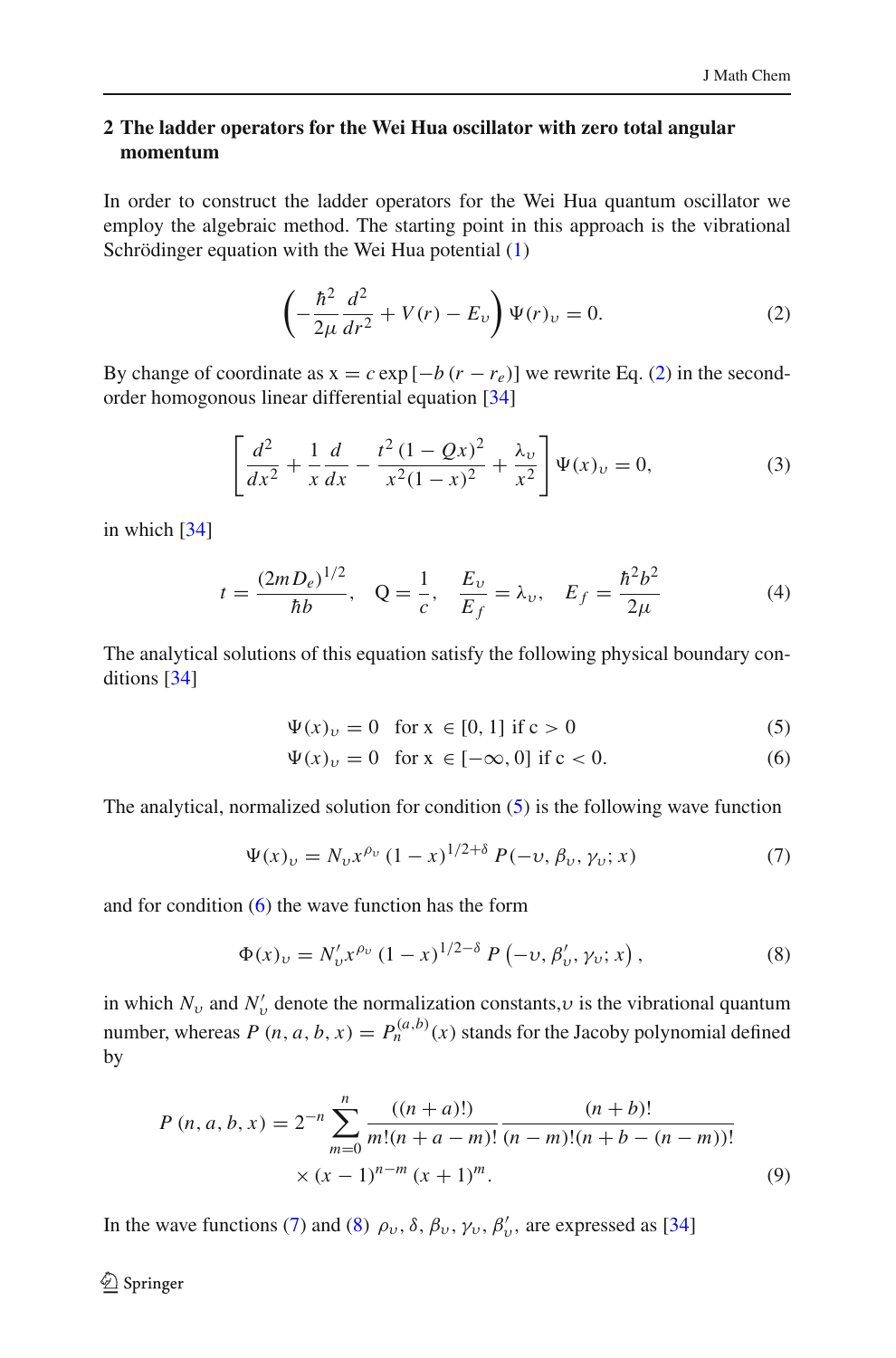$$
\delta = \left[\frac{1}{4} + t^2 (Q - 1)^2\right]^{1/2}, \rho_V = \left(t^2 - \lambda_V\right)^{1/2}, \beta_V = 1/2 + \rho_V + \delta + \sigma, \sigma = \left(t^2 Q^2 - \lambda_V\right)^{1/2},
$$
  
\n
$$
\gamma_V = 1 + 2\rho_V, \beta'_V = 1/2 + \rho_V - \delta - \sigma,
$$
  
\n
$$
\lambda_V = \left(\delta + \nu + \frac{1}{2}\right)^{-2} \left\{Qt^2 \left[\nu^2 + \frac{1}{2} + \nu + 2\left(\nu + \frac{1}{2}\right)\delta\right] - \frac{1}{4}\left[\left(\nu + \frac{1}{2}\right)^2 + \frac{1}{4} + 2\left(\nu + \frac{1}{2}\right)\delta\right]^2\right\}.
$$
\n(10)

The normalization constants for the wave functions  $(7)$  and  $(8)$  have the following forms [\[34\]](#page-11-25)

$$
N_{\nu} = \left[ \frac{b}{\nu!} \frac{\Gamma(2\rho_{\nu} + \nu + 1)}{\Gamma(2\rho_{\nu} + 1)} \frac{\Gamma(2\delta + \nu + 1 + 2\rho_{\nu})}{\Gamma(2\delta + \nu + 1)\Gamma(2\rho_{\nu})} \frac{2\delta + 2\nu + 1 + 2\rho_{\nu}}{2\delta + 2\nu + 1} \right]^{1/2}
$$
(11)

$$
N'_{\upsilon} = \left[\frac{b \exp(-i\pi 2\rho_{\upsilon})}{\upsilon!} \frac{\Gamma(2\rho_{\upsilon} + \upsilon + 1)}{\Gamma(2\rho_{\upsilon} + 1)} \frac{\Gamma(2\delta - \upsilon)}{\Gamma(2\delta - \upsilon - 2\rho_{\upsilon})\Gamma(2\rho_{\upsilon})} \frac{2\delta - 2\upsilon - 1 - 2\rho_{\upsilon}}{2\delta - 2\upsilon - 1}\right]^{1/2}.
$$
\n(12)

The ladder operators can be constructed directly from the wave function [\(7\)](#page-3-2). We are looking for the operators

$$
\stackrel{\wedge}{K}_{+}
$$
 = A<sub>+</sub> (x)  $\frac{d}{dx}$  + B<sub>+</sub> (x) and  $\stackrel{\wedge}{K}_{-}$  = A<sub>-</sub> (x)  $\frac{d}{dx}$  + B<sub>-</sub> (x), (13)

which satisfy the following relationships:

$$
\stackrel{\wedge}{K}_{+}\Psi(x)_{\nu} = K_{+}^{\nu}\Psi(x)_{\nu+1} \text{ and } \stackrel{\wedge}{K}_{-}\Psi(x)_{\nu} = K_{-}^{\nu}\Psi(x)_{\nu-1}.
$$
 (14)

Then the raising and lowering operators can be constructed by taking advantage of the recurrent formulas of the Jacoby polynomial [\[35\]](#page-11-26)

<span id="page-4-0"></span>
$$
\frac{d}{dx}P_n^{(a,b)}(x) = \frac{n[(a-b) - (2n+a+b)x]P_n^{(a,b)}(x)}{(2n+a+b)(1-x^2)} + \frac{2(n+a)(n+b)P_{n-1}^{(a,b)}(x)}{(2n+a+b)(1-x^2)},
$$
\n(15)  
\n
$$
P_{n+1}^{(a,b)}(x) = \frac{(2n+a+b+1)\left[(2n+a+b)(2n+a+b+2)x+a^2-b^2\right]P_n^{(a,b)}(x)}{2(n+1)(n+a+b+1)(2n+a+b)}
$$
\n
$$
-\Lambda_n P_{n-1}^{(a,b)}(x),
$$
\n(16)

in which

$$
\Lambda_n = \frac{2(n+a)(n+b)(2n+a+b+2)}{2(n+1)(n+a+b+1)(2n+a+b)}.\tag{17}
$$

<sup>2</sup> Springer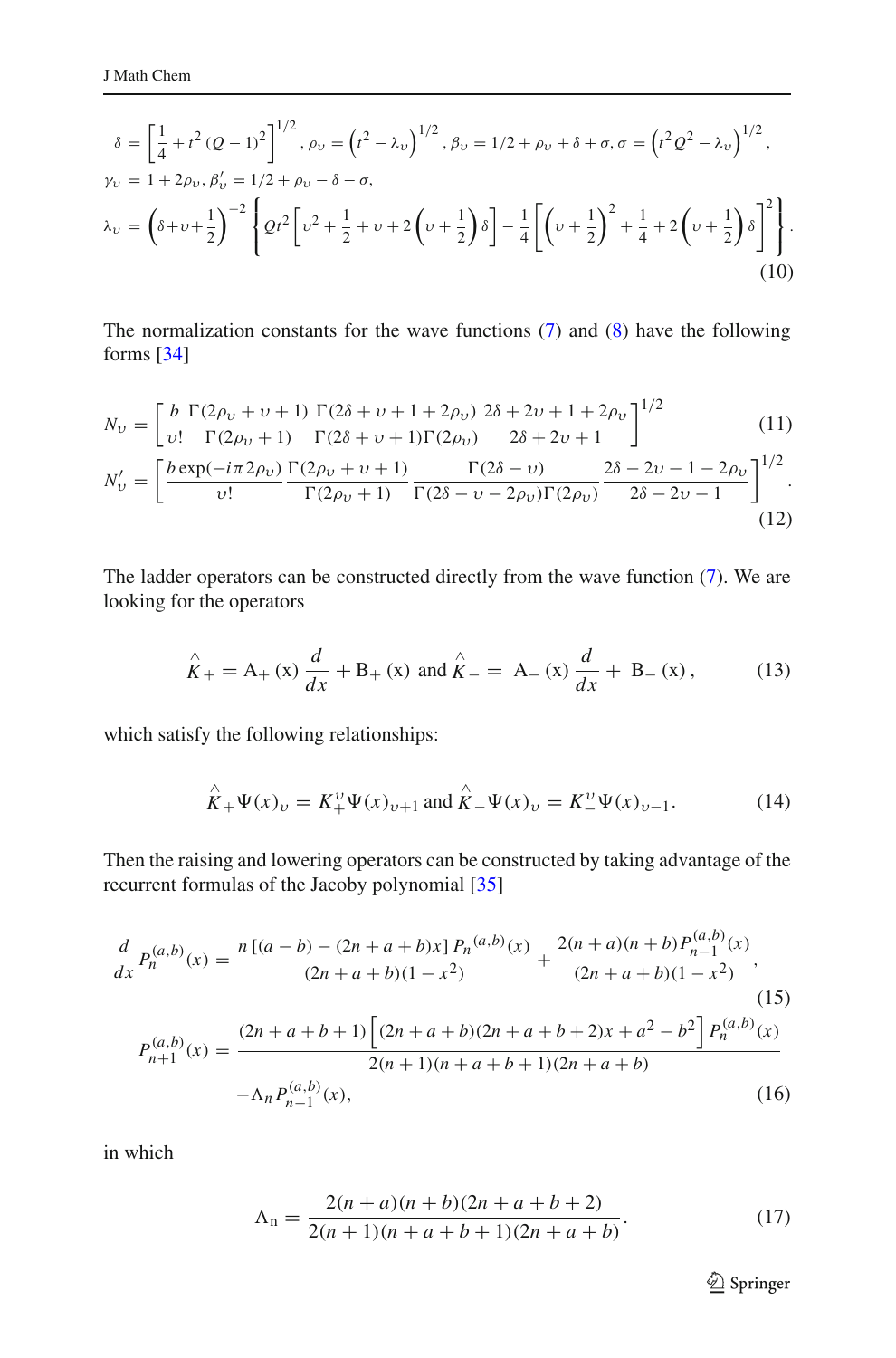Employing Eq. [\(15\)](#page-4-0) and the result of the action of differential operators  $\frac{d}{dx}$  on the wave function [\(7\)](#page-3-2) we get

$$
\frac{d}{dx}\Psi(x)_v = \frac{\rho_v}{x}\Psi(x)_v - \frac{\frac{1}{2} + \delta}{1 - x}\Psi(x)_v + N_v x^{\rho_v} (1 - x)^{1/2 + \delta}
$$
\n
$$
\left[\frac{B_v(x)}{1 - x^2} P_v^{(\beta_v, \gamma_v)}(x) + \frac{A_v}{1 - x^2} P_{v-1}^{(\beta_{v-1}, \gamma_{v-1})}(x)\right],
$$
\n(18)

where  $A_{\nu}$  and  $B_{\nu}(x)$  denotes

$$
A_v = \frac{2(\nu + \beta_v)(\nu + \gamma_v)}{2\nu + \beta_v + \gamma_v}, B_v(x) = \frac{\nu\left[(\beta_v - \gamma_v) - (2\nu + \beta_v + \gamma_v)x\right]}{2\nu + \beta_v + \gamma_v}.
$$
 (19)

<span id="page-5-0"></span>After simple calculations, we finally obtain the lowering operator in the form

$$
\hat{K}_{-} = x^{\rho_{v-1} - \rho_{v}} \left( 1 - x^{2} \right) \frac{d}{dx} - \rho_{v} x^{\rho_{v-1} - \rho_{v} - 1} + (1/2 + \delta) (1 + x) x^{\rho_{v-1} - \rho_{v}} -B_{v}(x) x^{\rho_{v-1} - \rho_{v}},
$$
\n(20)

whereas its coefficient is given by

$$
K_{-}^{\nu} = A_{\nu} \frac{N_{\nu}}{N_{\nu - 1}}.
$$
\n(21)

The form of Eq. [\(20\)](#page-5-0) clearly indicates that the lowering operator annihilates the ground state  $\hat{K}_{-} \Psi(x)_0 = 0.$ 

In a similar manner using Eqs. [\(15\)](#page-4-0) and [\(16\)](#page-4-0), we construct the raising operator. In view of the above, the raising operator can be given in the form

<span id="page-5-1"></span>
$$
\hat{K}_{+} = (1 - x^{2})x^{\rho_{v+1} - \rho_{v}} \frac{d}{dx} - \rho_{v} x^{\rho_{v+1} - \rho_{v} - 1} (1 - x^{2}) + (1/2 + \delta)(1 + x)x^{\rho_{v+1} - \rho_{v}} - (B_{v}(x) + A_{v} \Omega_{v}(x)) x^{\rho_{v+1} - \rho_{v}}
$$
\n(22)

in which

$$
\Omega_{\nu}(x) = \frac{(2\nu + \beta_{\nu} + \gamma_{\nu} + 1) \left[ (2\nu + \beta_{\nu} + \gamma_{\nu}) (2\nu + \beta_{\nu} + \gamma_{\nu} + 2) x + \beta_{\nu}^{2} - \gamma_{\nu}^{2} \right]}{2(\nu + \beta_{\nu})(\nu + \gamma_{\nu})(2\nu + \beta_{\nu} + \gamma_{\nu} + 2)}
$$
(23)

The coefficient of the raising operator  $(22)$  is given by

$$
K_{+}^{\nu} = A_{\nu} C_{\nu} \frac{N_{\nu}}{N_{\nu+1}},\tag{24}
$$

<sup>2</sup> Springer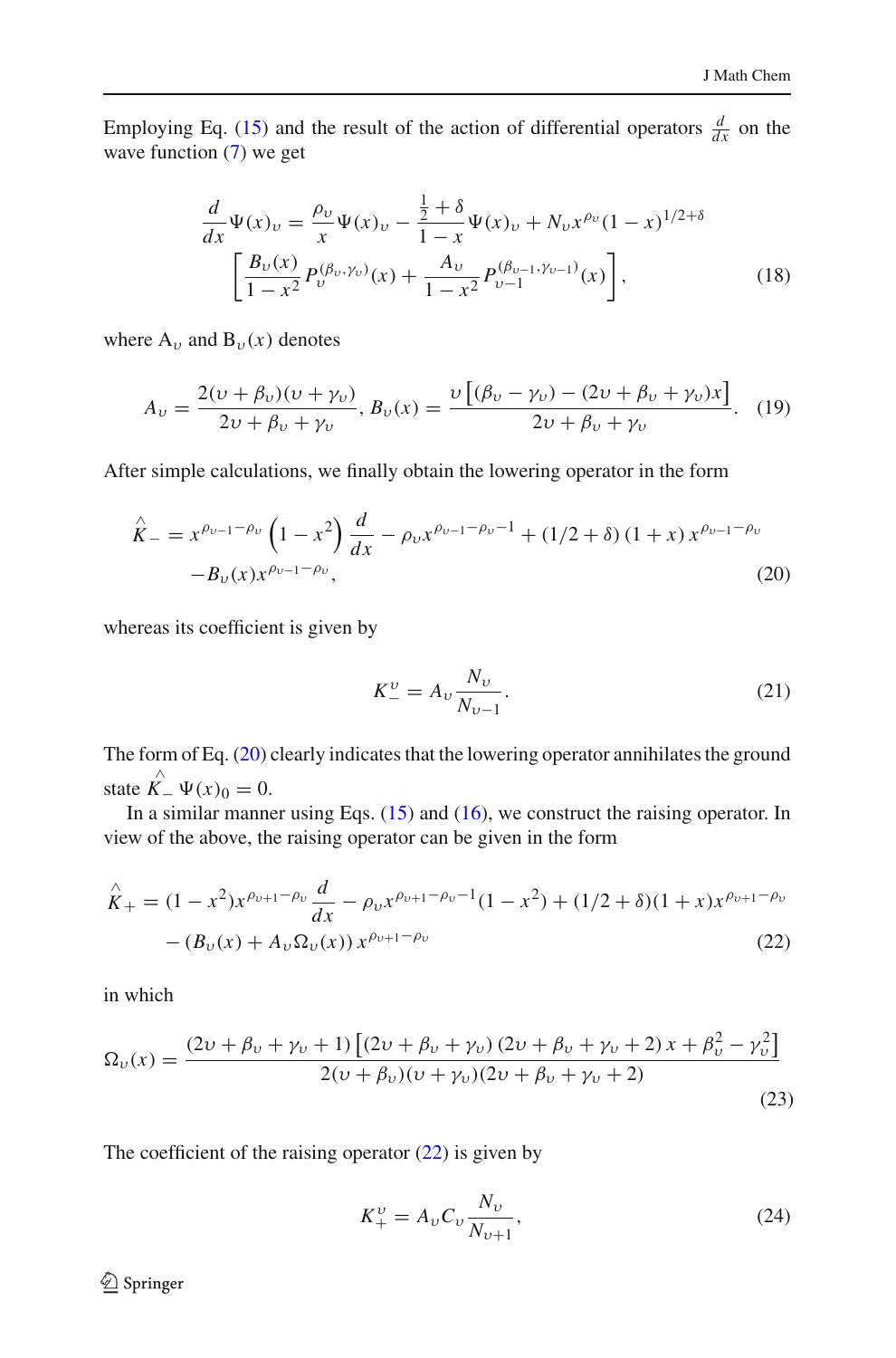where

$$
C_{\nu} = \frac{2(\nu+1)(\nu+\beta_{\nu}+\gamma_{\nu}+1)(2\nu+\beta_{\nu}+\gamma_{\nu})}{2(\nu+\beta_{\nu})(\nu+\gamma_{\nu})(2\nu+\beta_{\nu}+\gamma_{\nu}+2)}.
$$
 (25)

We now study the ladder operators, which we can construct directly from the wave function [\(8\)](#page-3-3). To this aim, we are looking for operators in the following forms:

$$
\hat{L}_{+} = C_{+}(x) \frac{d}{dx} + D_{+}(x) \text{ and } \hat{L}_{-} = C_{-}(x) \frac{d}{dx} + D_{-}(x). \tag{26}
$$

These operators should satisfy

$$
\stackrel{\wedge}{L}_{+} \Phi(x)_{v} = L_{+}^{v} \Phi(x)_{v+1} \text{ and } \stackrel{\wedge}{L}_{-} \Phi(x)_{v} = L_{-}^{v} \Phi(x)_{v-1}.
$$
 (27)

After similar calculations, we finally obtain the following expression for the lowering, the raising operator and its coefficient

<span id="page-6-0"></span>
$$
\hat{L}_{-} = x^{\rho_{\nu-1} - \rho_{\nu}} (1 - x^2) \frac{d}{dx} - \rho_{\nu} x^{\rho_{\nu-1} - \rho_{\nu} - 1} (1 - x^2) + (1/2 - \delta)(1 + x) x^{\rho_{\nu-1} - \rho_{\nu}}
$$
  
\n
$$
-B_{\nu}'(x) x^{\rho_{\nu-1} - \rho_{\nu}},
$$
\n(28)

$$
\hat{L}_{+} = (1 - x^{2})x^{\rho_{v+1} - \rho_{v}} \frac{d}{dx} - \rho_{v} x^{\rho_{v+1} - 1} (1 - x^{2}) + (1/2 - \delta)(1 + x)x^{\rho_{v+1} - \rho_{v}} - (B'_{v}(x) + A'_{v} \Omega'_{v}(x)) x^{\rho_{v+1} - \rho_{v}},
$$
\n(29)

$$
L_{+}^{\nu} = A_{\nu}' C_{\nu}' \frac{N_{\nu}'}{N_{\nu+1}'}, \ L_{-}^{\nu} = A_{\nu}' \frac{N_{\nu}'}{N_{\nu-1}'}, \tag{30}
$$

in which

$$
\Omega'_{\nu}(x) = \frac{(2\nu + \beta'_{\nu} + \gamma_{\nu} + 1) \left[ (2\nu + \beta'_{\nu} + \gamma_{\nu}) (2\nu + \beta'_{\nu} + \gamma_{\nu} + 2) x + \beta'^{2}_{\nu} - \gamma^{2}_{\nu} \right]}{2(\nu + \beta'_{\nu})(\nu + \gamma_{\nu})(2\nu + \beta'_{\nu} + \gamma_{\nu} + 2)}
$$
\n(31)

$$
A'_{\nu} = \frac{2(\nu + \beta'_{\nu})(\nu + \gamma_{\nu})}{2\nu + \beta'_{\nu} + \gamma_{\nu}}, C'_{\nu} = \frac{2(\nu + 1)(\nu + \beta'_{\nu} + \gamma_{\nu} + 1)(2\nu + \beta'_{\nu} + \gamma_{\nu})}{2(\nu + \beta'_{\nu})(\nu + \gamma_{\nu})(2\nu + \beta'_{\nu} + \gamma_{\nu} + 2)}
$$
(32)

$$
B'_{\nu}(x) = \frac{\nu \left[ \beta'_{\nu} - \gamma_{\nu} - (2\nu + \beta'_{\nu} + \gamma_{\nu}) x \right]}{2\nu + \beta'_{\nu} + \gamma_{\nu}}.
$$
 (33)

Additionally, one can show that the lowering operator [\(28\)](#page-6-0) annihilates the ground state  $\hat{L}_{-} \Phi(x)_0 = 0$ . In the further study we will investigate the dynamical algebra associated with the considered quantum system.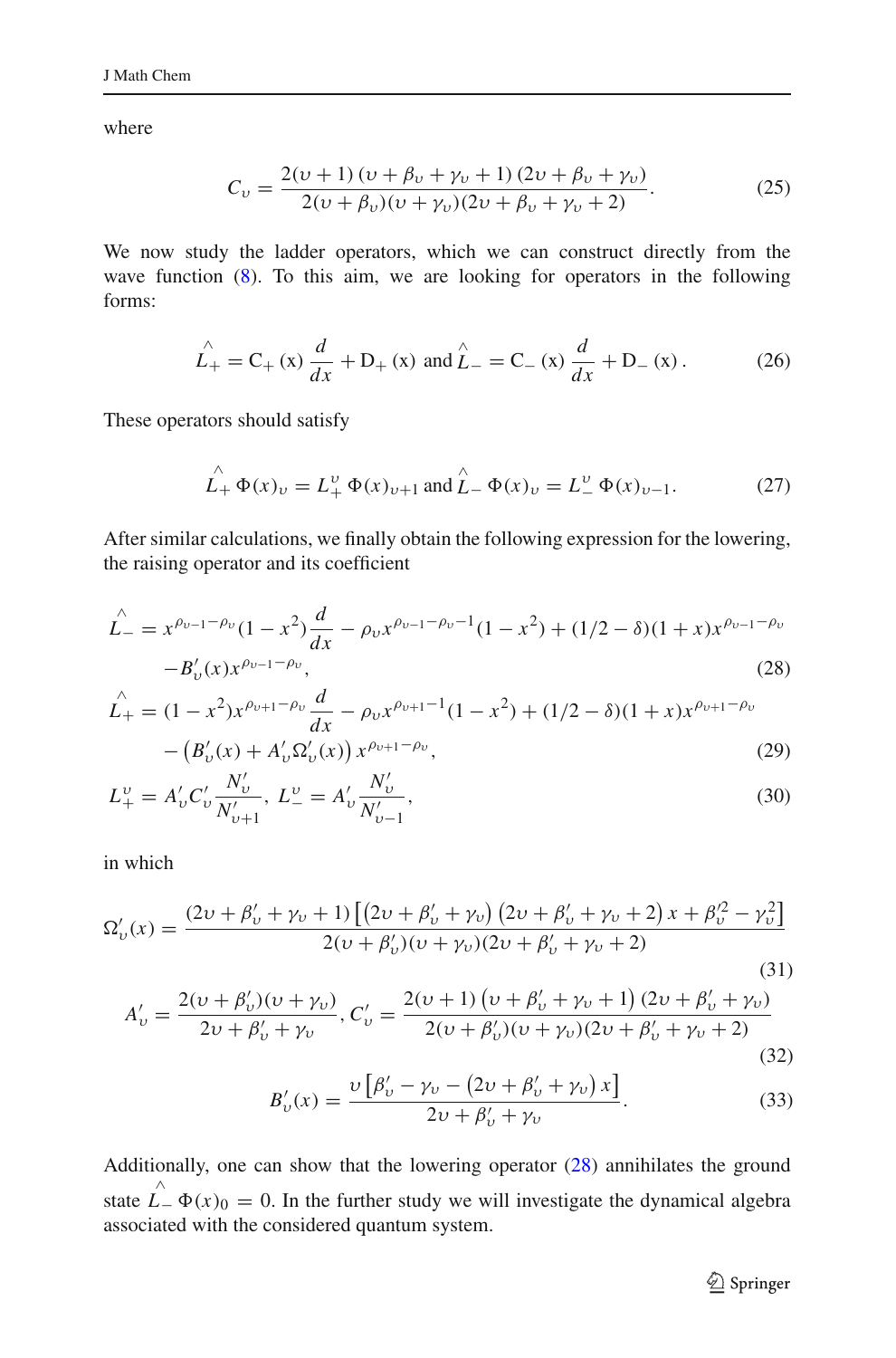#### **3 The ladder operators for the rotating Wei Hua oscillator**

The starting point for derivation of the ladder operators of the rotating Wei Hua oscillator is the rotation-vibrational Schrödinger equation

$$
\left[ -\frac{\hbar^2}{2\mu} \frac{d^2}{dr^2} + \frac{J(J+1)\hbar^2}{2\mu r^2} + V(r) - E_{\nu J} \right] \Psi(r)_{\nu J} = 0.
$$
 (34)

<span id="page-7-0"></span>The analytical, normalized solution of this equation can be written as [\[31\]](#page-11-22)

$$
\Psi(x)_{\nu J} = N_{\nu J} x^{\rho_{\nu J}} (1 - x)^{1/2 + \delta_{cJ}} P(-\nu, \beta_{\nu J}, \gamma_{\nu J}; x), \tag{35}
$$

where  $N_{\nu}$  *j* is the normalization constant,  $J = 0, 1, 2, \dots$  is the rotational quantum number and *P*  $(n, a, b, x) = P_n^{(a,b)}(x)$  stands for the Jacoby polynomial. Moreover, in the wave function [\(35\)](#page-7-0) the parameters;  $\rho_{vJ}$ ,  $\beta_{vJ}$ ,  $\gamma_{vJ}$ ,  $\delta_{cJ}$  can be written by [\[34\]](#page-11-25)

$$
\rho_{\nu J} = \left(t^2 \xi_0 - \lambda_{\nu J}\right)^{1/2}, \, \beta_{\nu J} = 1 + \nu + 2\rho_{\nu J} + 2\delta_{cJ}, \, \gamma_{\nu J} = 1 + 2\rho_{\nu J},
$$
\n
$$
\delta_{cJ} = \text{sgn}(c)\rho_J, \, \rho_J = \left[\frac{1}{4} + t^2 \left(\zeta_0 + \zeta_1 + \zeta_2\right)\right]^{1/2},\tag{36}
$$

in which [\[33](#page-11-24)]

$$
\zeta_0 = 1 + \frac{B_e J(J+1)}{D_e} \left[ 1 + \frac{c^2 + 2c - 3}{br_e} + \frac{3(1 - c)^2}{b^2 r_e^2} \right],
$$
  
\n
$$
\zeta_1 = -Q \left[ 2 + \frac{B_e J(J+1)}{D_e} \left[ 2c + \frac{4(c^2 - 1)}{br_e} + \frac{6(1 - c)^2}{b^2 r_e^2} \right] \right],
$$
  
\n
$$
\zeta_2 = Q^2 \left[ 1 + \frac{B_e J(J+1)}{D_e} \left[ c^2 + \frac{3c^2 - 2c - 1}{br_e} + 3 \frac{(1 - c)^2}{b^2 r_e^2} \right] \right], \lambda_{vJ} = \frac{E_{vJ}}{E_f},
$$
  
\n
$$
\lambda_{vJ} = \frac{1}{2} t^2 (\zeta_0 + \zeta_2) - \frac{1}{4} \left( \delta_{cJ} + v + \frac{1}{2} \right)^2 - \frac{1}{4} t^4 \left( \delta_{cJ} + v + \frac{1}{2} \right)^{-2} (\zeta_2 - \zeta_0)^2.
$$
  
\n(37)

 $B_e$  is the well- know equilibrium rotation constant and has the following form

$$
B_e = \frac{\hbar^2}{2\mu r_e^2}.\tag{38}
$$

The ladder operators for the rotating Wei Hua oscillator can be constructed directly from the wave function  $(35)$ . To this aim, we are looking for the operators in the following forms:

$$
\hat{K}_{+}^{vJ} = E_{+}(x) \frac{d}{dx} + F_{+}(x) \text{ and } \hat{K}_{-}^{vJ} = E_{-}(x) \frac{d}{dx} + F_{-}(x). \tag{39}
$$

<sup>2</sup> Springer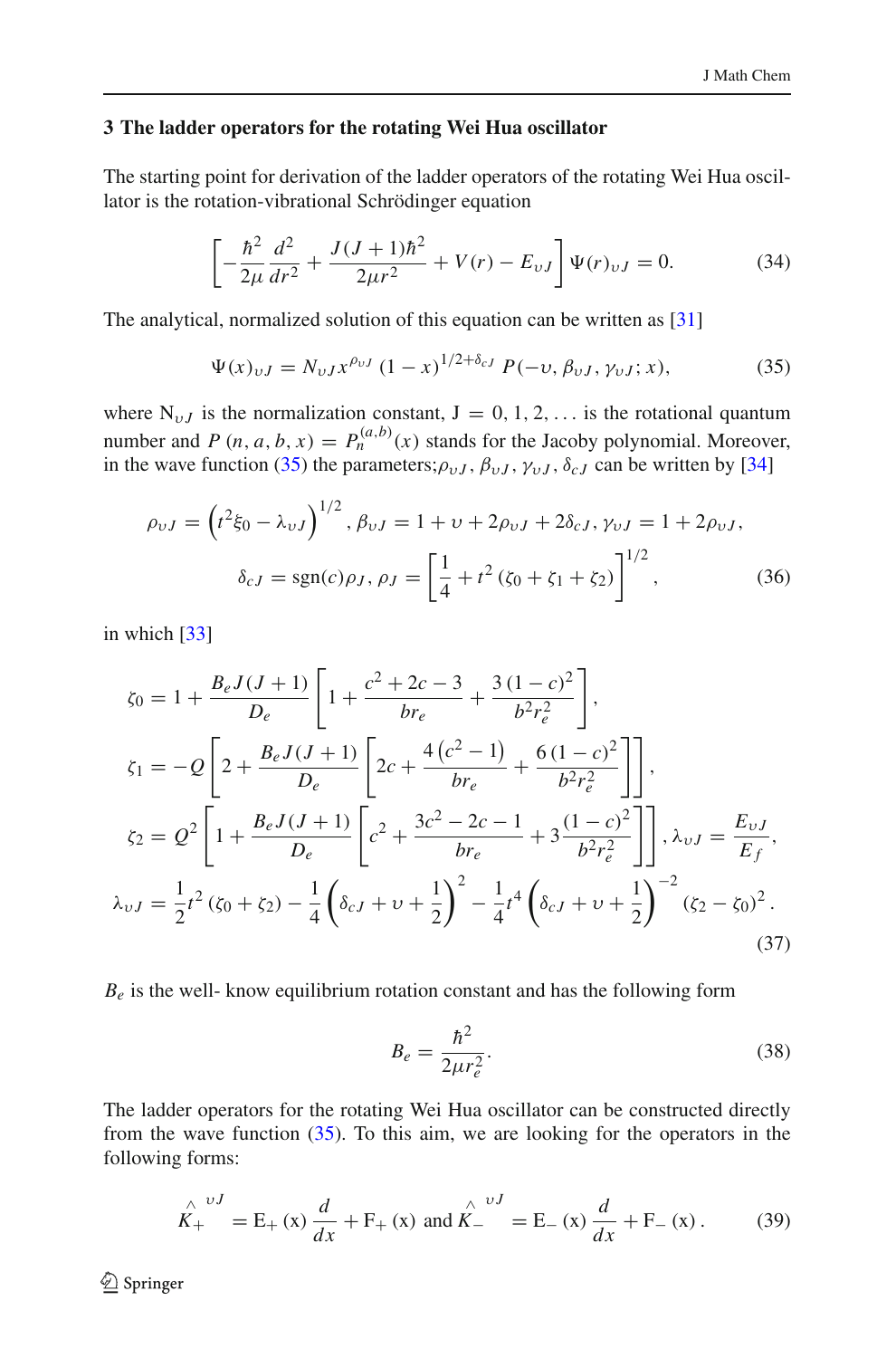These operators satisfy the following properties:

$$
\stackrel{\wedge}{K}_{+}^{vJ} \Psi(x)_{vJ} = K^{vJ} + \Psi(x)_{v+1,J} \text{ and } \stackrel{\wedge}{K}_{-}^{vJ} \Psi(x)_{vJ} = K^{vJ} - \Psi(x)_{v-1,J}.
$$
\n(40)

Making use of the Eqs.  $(15)$  and  $(16)$ , similarly as in the previous section, we can readily get the following expressions for the lowering operator, the raising operator and their coefficients, respectively

$$
\begin{split}\n\stackrel{\wedge}{K}_{-}{}^{vJ} &= x^{\rho_{v-1,J} - \rho_{vJ}} (1 - x^2) \frac{d}{dx} - \rho_{vJ} x^{\rho_{v-1,J} - \rho_{vJ} - 1} (1 - x^2) \\
&+ (1/2 + \delta_{cJ}) (1 + x) x^{\rho_{v-1,J} - \rho_{vJ}} - B_{vJ} (x) x^{\rho_{v-1,J} - \rho_{vJ}} \\
\stackrel{\wedge}{K}_{+}{}^{vJ} &= (1 - x^2) x^{\rho_{v+1,J} - \rho_{vJ}} \frac{d}{dx} - \rho_{vJ} x^{\rho_{v+1,J} - \rho_{vJ} - 1} (1 - x^2) \\
&+ (1/2 + \delta_{cJ}) (1 + x) x^{\rho_{v+1,J} - \rho_{vJ}} - (B_{vJ} (x) + A_{vJ} \Omega_{vJ} (x)) x^{\rho_{v+1,J} - \rho_{vJ}}\n\end{split} \tag{42}
$$

$$
K_{+}{}^{\nu J} = A_{\nu J} C_{\nu J} \frac{N_{\nu J}}{N_{\nu+1,J}}, K_{-}{}^{\nu J} = A_{\nu J} \frac{N_{\nu J}}{N_{\nu-1,J}},
$$
(43)

in which

$$
\Omega_{\nu J}(x) = \frac{(2\upsilon + \beta_{\nu J} + \gamma_{\nu J} + 1) \left[ (2\upsilon + \beta_{\nu J} + \gamma_{\nu J}) (2\upsilon + \beta_{\nu J} + \gamma_{\nu J} + 2) x + \beta_{\nu J}^2 - \gamma_{\nu J}^2 \right]}{2(\upsilon + \beta_{\nu J})(\upsilon + \gamma_{\nu J})(2\upsilon + \beta_{\nu J} + \gamma_{\nu J} + 2)}.
$$
\n(44)

$$
A_{vJ} = \frac{2(v + \beta_{vJ})(v + \gamma_{vJ})}{2v + \beta_{vJ} + \gamma_{vJ}}, \ C_{vJ} = \frac{2(v + 1)(v + \beta_{vJ} + \gamma_{vJ} + 1)(2v + \beta_{vJ} + \gamma_{vJ})}{2(v + \beta_{vJ})(v + \gamma_{vJ})(2v + \beta_{vJ} + \gamma_{vJ} + 2)},
$$
\n(45)

$$
B_{\nu J}(x) = \frac{\nu \left[ (\beta_{\nu J} - \gamma_{\nu J}) - (2\nu + \beta_{\nu J} + \gamma_{\nu J})x \right]}{2\nu + \beta_{\nu J} + \gamma_{\nu J}}.
$$
(46)

## **4 Coherent states of the Wei Hua oscillator**

In this section we pay attention to the coherent states of the Wei Hua potential with zero angular momentum. The coherent states can be constructed using the fundamental concepts of supersymmetric quantum mechanics (SUSYQM) [\[36](#page-11-27)]. Crucial for this aim is the assumption that Eq.  $(3)$  can be transformed to the following canonical Sturm-Liouville differential equation

$$
-\frac{1}{2}\frac{d^2\psi(x)_v}{dx^2} + \left(\frac{t^2(1-\mathcal{Q}x)^2}{2x^2(1-x)^2} - \frac{4\lambda_v+1}{8x^2}\right)\psi(x)_v = 0,\tag{47}
$$

<span id="page-8-0"></span>in which  $\psi(x)_v$  satisfies the following Liouville transformation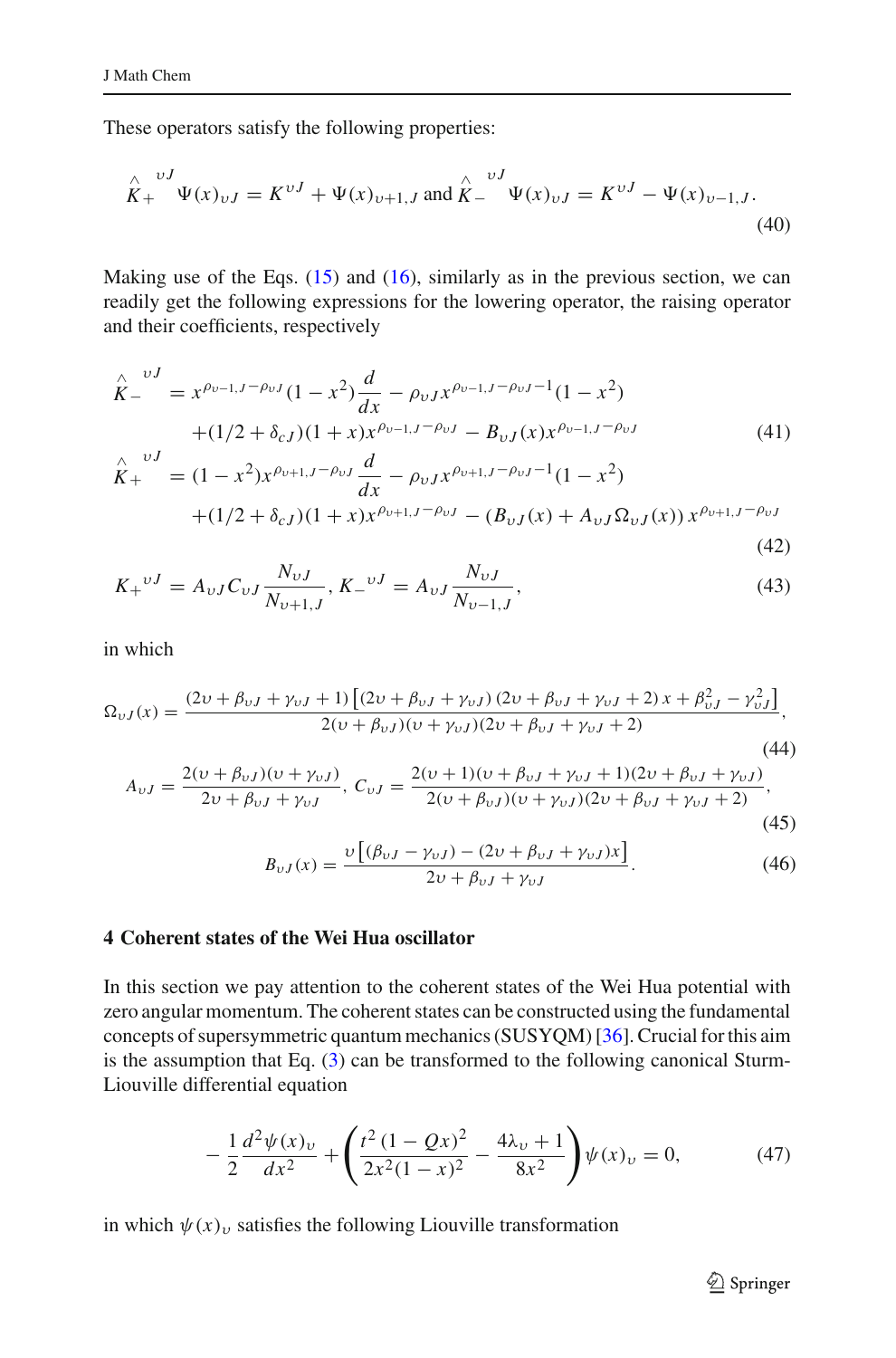$$
\Psi(x)_v = \psi(x)_v \exp\left[-\frac{1}{2} \int \frac{1}{x} dx\right]
$$
\n(48)

<span id="page-9-1"></span><span id="page-9-0"></span>Substitution of the wave function  $(7)$  into Eq.  $(48)$  allows us to obtain

$$
\psi(x)_v = x^{\rho_v + 1/2} (1 - x)^{1/2 + \delta} F(-v, \beta_v, \gamma_v; x).
$$
 (49)

<span id="page-9-2"></span>Let us consider the logarithmic derivative of the ground-state wave function,

$$
W_0(x) = \frac{d}{dx} \ln \psi(x)_0,
$$
\n(50)

which has proven to be useful in classifying most of the exactly solvable Hamiltonians. In supersymmetric quantum mechanics  $W_0(x)$  is interpreted as a Witten superpotential [\[37](#page-11-28)[,38](#page-11-29)]. In terms of it we can write

$$
\psi(x)_0 = \exp\left(\int W_0(x)dx\right). \tag{51}
$$

Inserting this function into the Eq. [\(47\)](#page-8-0) we obtain the Riccati equation which is wellknown in the techniques of SUSYQM [\[36](#page-11-27)]

$$
-\frac{1}{2}\left(\frac{dW_0(x)}{dx} + W_0^2(x)\right) + \frac{t^2(1 - Qx)^2}{2x^2(1 - x)^2} - \frac{4\lambda_v + 1}{8x^2} = 0.
$$
 (52)

Hence, taking into account Eqs. [\(49\)](#page-9-1) and [\(50\)](#page-9-2) one may determine

$$
W_0(x) = \frac{\frac{1}{2} + \rho_v}{x} - \frac{\frac{1}{2} + \delta}{1 - x}.
$$
\n(53)

<span id="page-9-3"></span>Employing the superpotential [\(53\)](#page-9-3), annihilation and creation operators for the Wei Hua oscillator can be written in the following forms

$$
\hat{A}^{\dagger} = \frac{1}{\sqrt{2}} \left( -\frac{d}{dx} + \frac{\frac{1}{2} + \rho_v}{x} - \frac{\frac{1}{2} + \delta}{1 - x} \right), \quad \hat{A} = \frac{1}{\sqrt{2}} \left( \frac{d}{dx} + \frac{\frac{1}{2} + \rho_v}{x} - \frac{\frac{1}{2} + \delta}{1 - x} \right).
$$
\n(54)

Additionally, one may show that the operator  $\hat{A}$  annihilates the ground state hence the coherent states  $|\alpha\rangle$  of the Wei Hua oscillator are eigenstates of the annihilation operator <sup>∧</sup> *A*,

$$
\stackrel{\wedge}{A}|\alpha\rangle = \alpha |\alpha\rangle, |\alpha\rangle = (1-x)^{(1/2+\delta)} x^{-(1/2+\rho_v)} \exp\left(\sqrt{2}\alpha x\right). \tag{55}
$$

 $\mathcal{D}$  Springer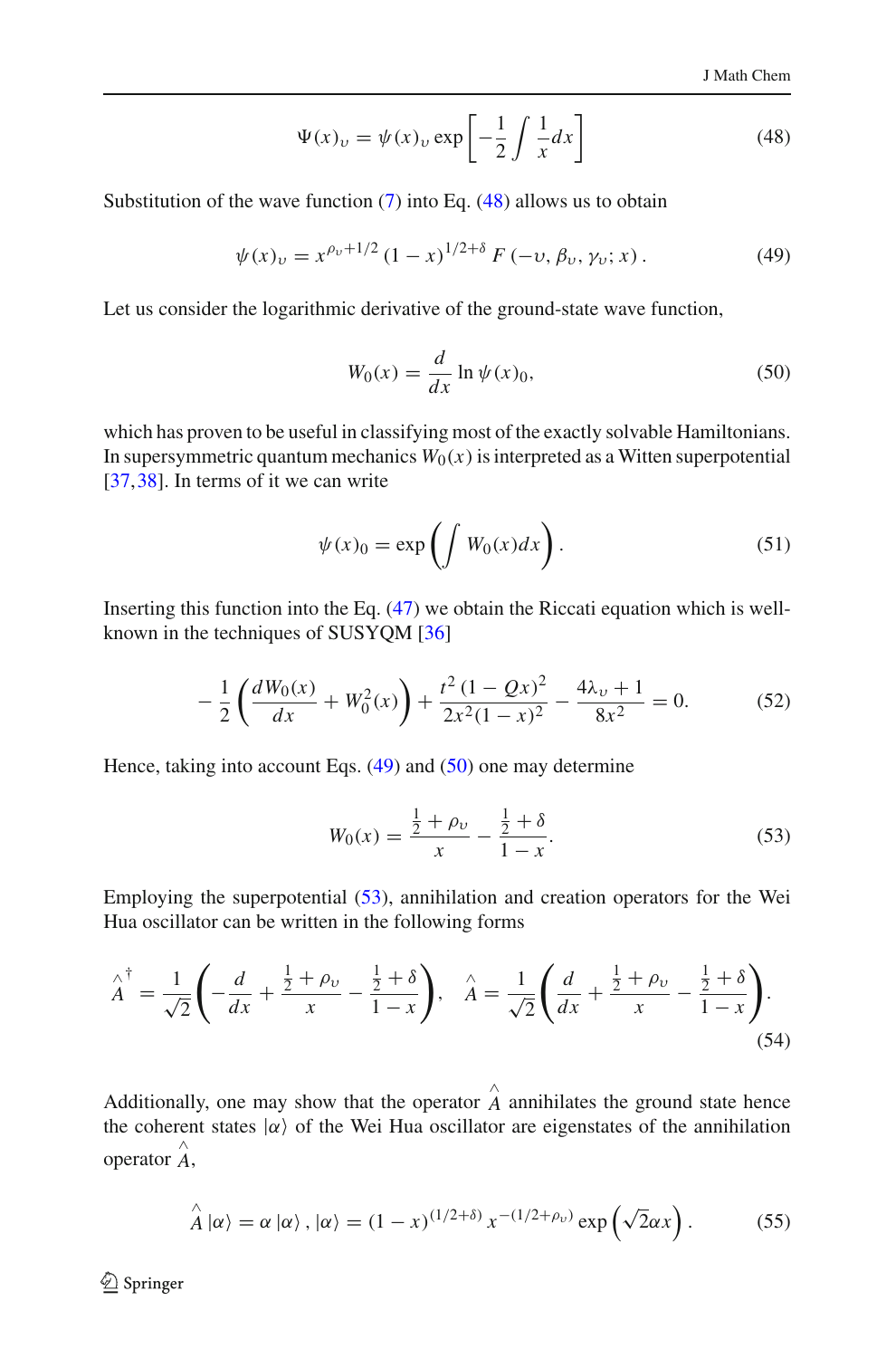It should be stressed that this result is in a excellent agreement with those obtained by Molski [\[33](#page-11-24)] who demonstrated that these coherent states minimize the generalized position-momentum uncertainty relation. The normalized coherent states can be presented in a following way

$$
|\alpha\rangle = N_{\alpha} \exp\left(\sqrt{2}\alpha x\right) x^{-(1/2+\rho_{\nu})} (1-x)^{1/2+\delta} \tag{56}
$$

where the normalization constant can be written as

$$
N_{\alpha} = \left[ \frac{\sqrt{2} \exp \left( \alpha + \alpha^{*} \right) \Gamma \left( 2 + 2 \delta \right) \Gamma \left( -2 \rho_{\upsilon} \right)}{\Gamma \left( 2 + 2 \rho_{\upsilon} - 2 \rho_{\upsilon} \right)} \right]^{1/2} \tag{57}
$$

The matrix elements in the basis set of the coherent states considered can be analytically calculated using the integral representation of the hypergeometric function [\[35\]](#page-11-26)

$$
F(a, b, y) = \frac{\Gamma(b)}{\Gamma(a)\Gamma(b-a)} \int_{0}^{1} u^{a-1} (1-u)^{b-a-1} \exp(yu) du
$$
 (58)

<span id="page-10-0"></span>Taking into account the formula [\(58\)](#page-10-0) one may easily derive the following matrix elements

$$
\left\langle \alpha \left| \frac{1}{x^2} \right| \alpha \right\rangle = N_\alpha^2 \frac{\sqrt{2} \Gamma (2 + 2\delta) \exp (\alpha + \alpha^*) \Gamma (-2 - 2\rho_v)}{\Gamma (-2\rho_v + 2\delta)}
$$
(59)

$$
\left\langle \alpha \left| \frac{1}{(1-x)^2} \right| \alpha \right\rangle = N_\alpha^2 \frac{\Gamma(2\delta) \Gamma(-2\rho_\nu)}{\Gamma(-2\rho_\nu + 2\delta)}
$$
(60)

#### **5 Concluding remarks**

In this paper the ladder operators for the four-parameter Wei Hua potential have been constructed by a simple algebraic procedure developed by Dong et al. [\[17](#page-11-9)]. These operators have been obtained directly from the analytical eigenfunctions of the Schrödinger equation for the Wei Hua anharmonic oscillator. Also, in this study the coherent states of the Wei Hua oscillator have been derived using the supersymmetric quantum mechanics. In summary, because this potential may fit to the experimental Rydberg-Klein-Rees curve more closely than other potentials, the constructed ladder operators can be used to compute matrix elements in theoretical spectroscopy. We hope that the raising and lowering operators obtained will inspire other researchers to obtain Barut-Girardello and Perelomov coherent states as well as the Lie dynamical symmetry groups.